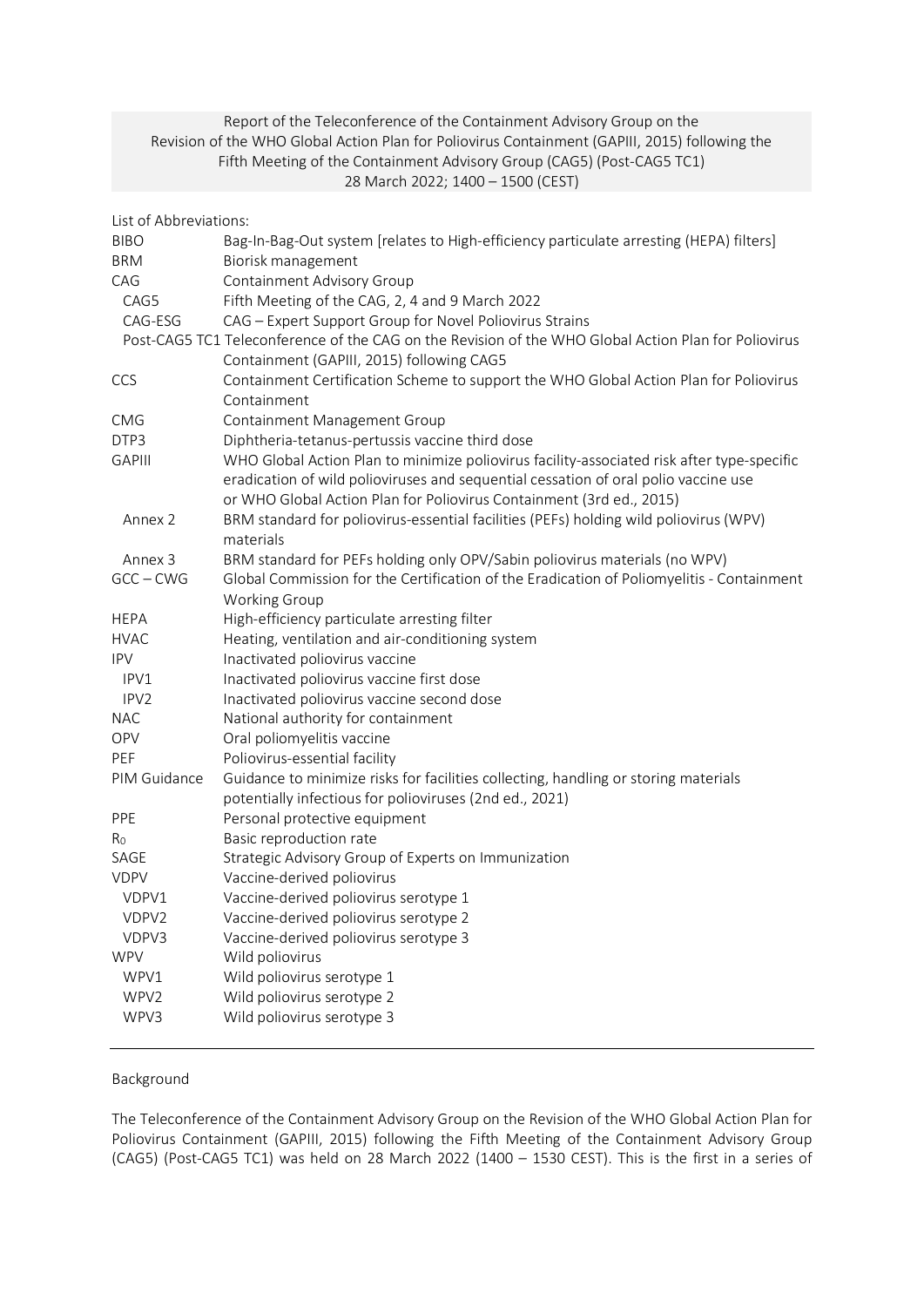teleconferences planned throughout the revision process of GAPIII<sup>[1](#page-1-0)</sup>. The main agenda items for this teleconference were presentations and discussions on the subsequent changes made in the working revised GAPIII draft as recommended by CAG following the CAG5 meeting, 2, 4 and 9 March 2022.

The objectives of this teleconference were:

- 1. To present to CAG the subsequent changes made in the working revised GAPIII draft i.e., Post-CAG5 revised GAPIII draft version:
	- a. For review, discussion and deliberation by CAG or for additional recommendations from CAG
	- b. To request for approval from CAG to commence the public consultation of the revised draft (expected from 29 March 2022 to 1 May 2022)
- 2. To discuss any other issues associated with the revision of GAPIII

Post-CAG5 TC1 was attended by the following:

| CAG:               | Professor David HEYMANN (Chair of CAG), Dr Jagadish DESHPANDE,<br>Dr Atef EL-GENDY, Professor George E GRIFFIN [also member of CAG-Expert Support<br>Group for Novel Poliovirus Strains (CAG - ESG)], Dr Vibeke HALKJÆR-KNUDSEN,<br>Dr Janice LO, Dr Stephen MCADAM (also member of CAG - ESG), Dr Mark<br>PALLANSCH (also Chair of CAG - ESG and Co-Chair of the Containment Management<br>Group (CMG)], Dr Åsa SZEKELY BJÖRNDAL, Professor Shahina TABASSUM and<br>Mr Kenneth UGWU.<br>Unable to attend: Mr Neil GODDEN                      |
|--------------------|------------------------------------------------------------------------------------------------------------------------------------------------------------------------------------------------------------------------------------------------------------------------------------------------------------------------------------------------------------------------------------------------------------------------------------------------------------------------------------------------------------------------------------------------|
| Representative of  | Dr Arlene KING, Liaison Member of the Containment Working Group of the Global                                                                                                                                                                                                                                                                                                                                                                                                                                                                  |
| other containment  | Commission for the Certification of the Eradication of Poliomyelitis (GCC-CWG) to                                                                                                                                                                                                                                                                                                                                                                                                                                                              |
| supporting groups: | the CAG and Chair, GCC - CWG                                                                                                                                                                                                                                                                                                                                                                                                                                                                                                                   |
| Invited            | Gryphon Scientific LLC, Takoma Park, MD, USA: Dr Rocco Casagrande, Dr Ryan                                                                                                                                                                                                                                                                                                                                                                                                                                                                     |
| participants       | RITTERSON, Ms Erin LAUER, Dr Adam FLEMING, Ms Kelly KIM and Mr Rob                                                                                                                                                                                                                                                                                                                                                                                                                                                                             |
| (Observers):       | DETTMANN.                                                                                                                                                                                                                                                                                                                                                                                                                                                                                                                                      |
| WHO Secretariat    | Poliovirus Containment Team, Department of Polio Eradication, WHO headquarters<br>in Geneva, SWITZERLAND: Mr Aidan O'LEARY, Team Lead a.i. and Director,<br>Department of Polio Eradication; Dr Nicoletta PREVISANI, Technical Officer;<br>Ms Liliane BOUALAM, Technical Officer and Secretariat, GCC - CWG;<br>Dr Harpal SINGH, Technical Officer and Secretariat, CAG; Mr Joseph SWAN,<br>Communications Officer and Ms Caroline NAKANDI, Assistant to the Team.<br>WHO Regional Containment Coordinators: WHO - Regional Office for Africa: |

<span id="page-1-0"></span>1

|             | Series of CAG teleconferences planned as part of the revision process of GAPIII |
|-------------|---------------------------------------------------------------------------------|
| Date (2022) | Objectives                                                                      |

| 28 Mar<br>Post-CAG5 TC1 | (1) Subsequent changes following CAG5 recommendations resulting in post-CAG5<br>revised GAPIII draft presented to CAG for review, and (2) approval to commence<br>public consultation (expected: 29 Mar - 1 May 2022). |
|-------------------------|------------------------------------------------------------------------------------------------------------------------------------------------------------------------------------------------------------------------|
| 20 May<br>Post-CAG5 TC2 | Outcome from public consultation is presented to CAG for review and<br>recommendations on further changes to be made in the post-CAG5 revised GAPIII<br>draft incorporating feedback received.                         |
| 6 Jun<br>Post-CAG5 TC3  | (1) Subsequent changes following feedback from public consultation presented for<br>CAG consensus, and (2) 'Kick-off' teleconference for CAG final review (expected: 7 -<br>29 Jun 2022) of the revised GAPIII draft.  |
| 30 Jun<br>Post-CAG5 TC4 | CAG endorsement of the revised GAPIII draft.                                                                                                                                                                           |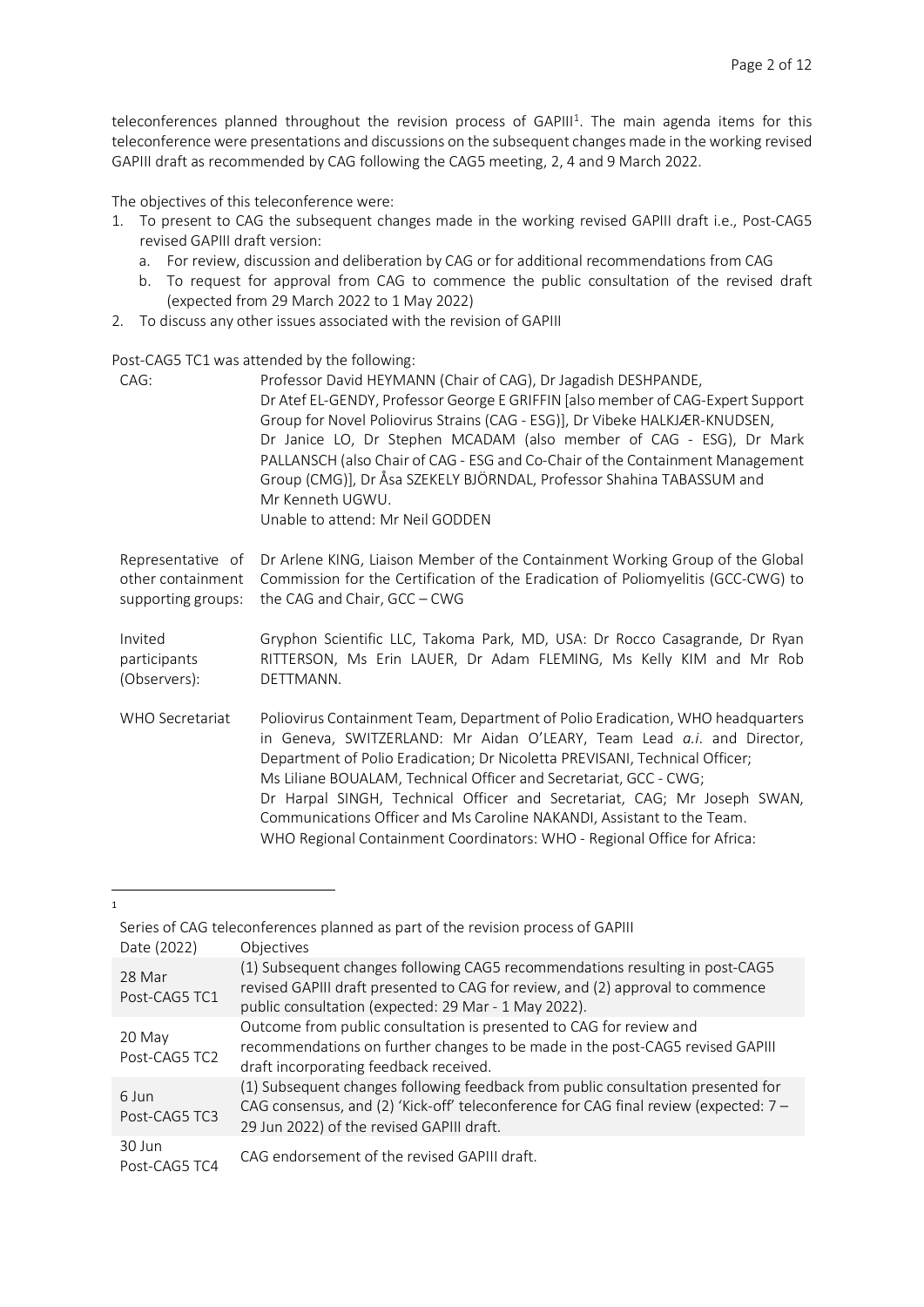Dr Jacob Samson BARNOR; WHO - Regional Office for the Americas/Pan American Health Organization: Ms Gloria REY; WHO - Eastern Mediterranean Regional Office: Dr Humayun ASGHAR and Dr Salmaan SHARIF; WHO – European Regional Office: Dr Eugene Victor SAXENTOFF and Dr Maria IAKOVENKO and WHO – Western Pacific Regional Office: Dr Varja GRABOVAC.

Unable to attend: WHO – South-East Asia Regional Office: Dr Sigrun ROESEL.

All CAG members previously submitted a signed declaration of interest (DoI) form and were requested to inform the Secretariat of any change in situation or circumstance requiring the need for new disclosure at this teleconference. No CAG member wasidentified as having any relevant real or perceived conflict of interest.

CAG Recommendations on Issues Associated with the Revision of GAPIII following the Fifth Meeting of the Containment Advisory Group (CAG5). [2](#page-2-0), 4 and 9 March 2022<sup>2, [3,](#page-2-1) [4](#page-2-2)</sup>

Dr Harpal SINGH, Technical Officer, Poliovirus Containment, Department of Polio Eradication, WHO headquarters in Geneva, SWITZERLAND and Secretariat, Containment Advisory Group (CAG)

#### Containment Perimeter

#### Issue Raised :

Are airlocks, anterooms, HVAC spaces, and kill tank rooms required to be within the containment perimeter sealable for gaseous decontamination?

#### CAG Recommendation:

- Anterooms and personnel airlocks are to be considered within the containment perimeter and must meet the requirements of spaces within the containment perimeter.
- Kill-tank rooms or equivalent must meet all construction, sealing, and HVAC requirements of the primary containment space and are required to have an anteroom/personnel airlock for controlled entry as described above.

Revised GAPIII draft (version presented to CAG5):

8.3.5 Controlled entry into the containment perimeter is through a double-door personnel airlock. Features include alarms, interlocking doors or an equivalent system to ensure that more than one door cannot be opened at a time and associated operating procedures to ensure the building systems function effectively at all times.

Post-CAG5 revised GAPIII draft [version following CAG5 recommendation(s)]:

8.3.5 Controlled entry into the containment perimeter is through a double-door personnel airlock. Features include alarms, interlocking doors or an equivalent system to ensure that more than one door cannot be opened at a time and associated operating procedures to ensure the building systems function effectively at all times. Anterooms and personnel airlocks for entry are considered to be within the

<span id="page-2-0"></span><sup>&</sup>lt;sup>2</sup>The sections of the report that follows presents the issue raised and the associated CAG5 recommendation. For additional information e.g., relevant text or section in GAPIII, request to CAG and supporting background information or evidence, please see the Report of the Fifth Meeting of the Containment Advisory Group (CAG5), 2, 4 and 9 March 2022. Available at: [https://polioeradication.org/tools-and-library/policy](https://polioeradication.org/tools-and-library/policy-reports/advisory-reports/containment-advisory-group/)[reports/advisory-reports/containment-advisory-group/](https://polioeradication.org/tools-and-library/policy-reports/advisory-reports/containment-advisory-group/)

<span id="page-2-1"></span><sup>&</sup>lt;sup>3</sup>subsequent changes incorporating CAG5 recommendations i.e., post-CAG5 revised GAPIII draft are indicated as follows: underlined blue colored text represents edited or added text, while strikethrough text in red represents text that has been deleted.

<span id="page-2-2"></span><sup>4</sup>Where relevant, *Italicized* font, in framed-boxes represents guidance which has been provided as aid in interpreting and means of achieving compliance with the requirement. The contents of the guidance should not in any way be construed as being requirements.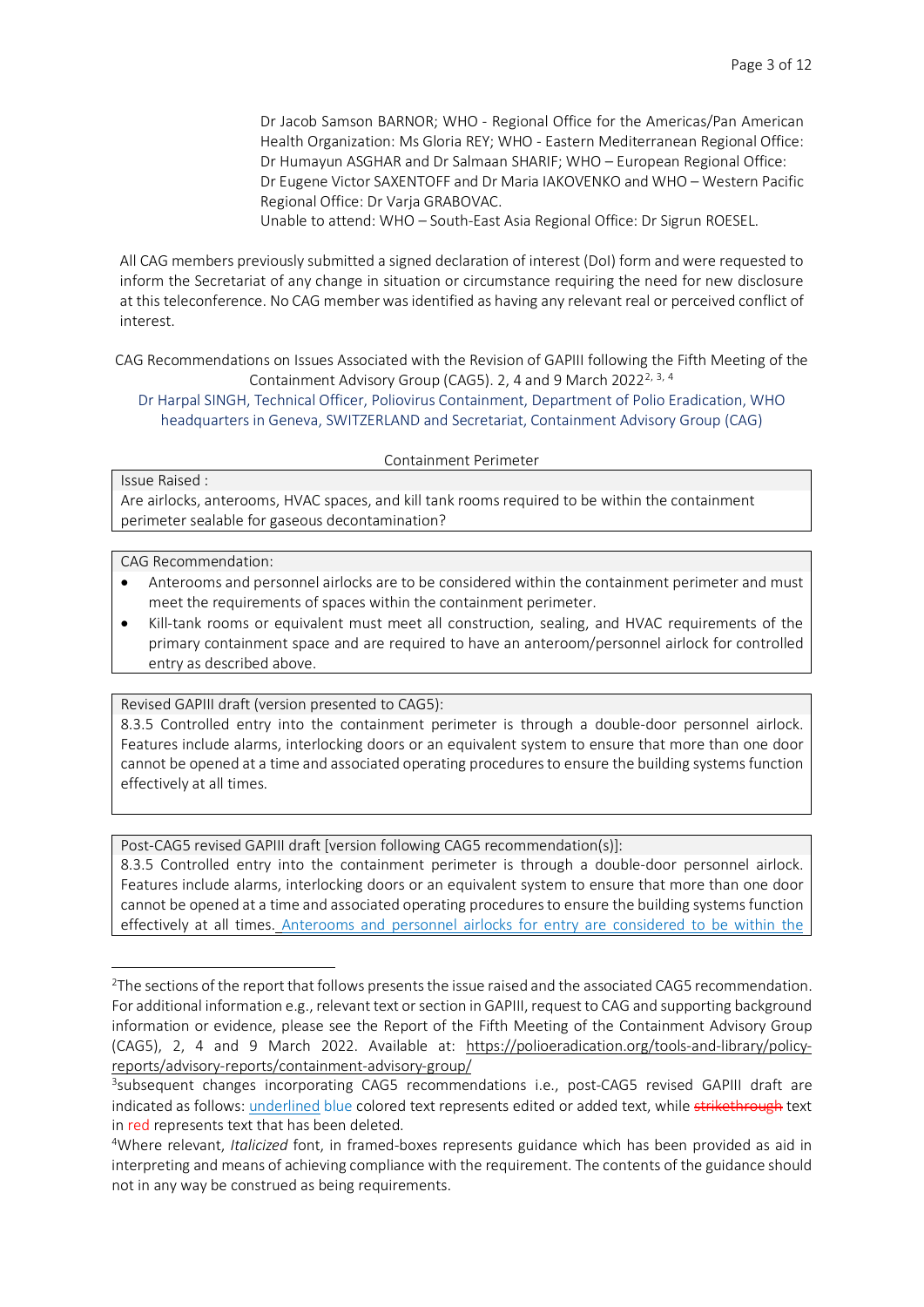containment perimeter, must be sealable for gaseous decontamination and meet all requirements of spaces within the containment perimeter.

8.3.13 Kill-tank rooms or equivalent must meet all construction, sealing, and HVAC requirements of the primary containment space and are required to have an anteroom/personnel airlock for controlled entry as described in Element 8.3.5.

Operator IPV Immunization and Poliovirus Antibody Titer Determination Requirements

## Issue Raised :

Evidence does not support the need for repeated adult IPV boosters. Annual titer checks represent a significant burden, and the frequency of the requirement is not supported by evidence. Alternatives should be suggested.

CAG Recommendation:

- Individuals associated with the poliovirus-essential facility must demonstrate established immunity to poliovirus through evidence of poliovirus antibodies prior to accessing the facility
- Subsequent need for IPV vaccination and antibody titre testing should be determined by a local risk assessment and should be consistent with national occupational health guidelines.

Revised GAPIII draft (version presented to CAG5):

3.2. Vaccination of Personnel

The need for vaccination is determined based on risk assessment and covers groups identified as susceptible to poliovirus exposure

*Organizations should implement measures to identify those who are not protected after vaccination (depending on the vaccine's response rate) and implement a policy to address these individuals. Individuals considered unfit for work in the facility on health grounds should be identified and prevented from accessing areas with likelihood of exposure. Areas requiring vaccinations to enter should be posted.*

Post-CAG5 revised GAPIII draft [version following CAG5 recommendation(s)]:

3.2. Vaccination of Personnel

Relevant personnel, contractors, and visitors must demonstrate established immunity to poliovirus through evidence of poliovirus antibodies before accessing the containment facility. The need for subsequent vaccination and antibody titre testing is determined based on risk assessment and is consistent with national occupational health guidelines. covers groups identified as susceptible to poliovirus exposure.

*The Global Polio Laboratory Network (GPLN) may provide support for assessing poliovirus antibody titres in workers to ensure demonstrable immunity to poliovirus. Organizations should implement measures to identify those who are not protected after vaccination (depending on the vaccine's response rate) and implement a policy to address these individuals. Individuals considered unfit for work in the facility on health grounds should be identified and prevented from accessing areas with likelihood of exposure. Areas requiring vaccinations to enter should be posted.*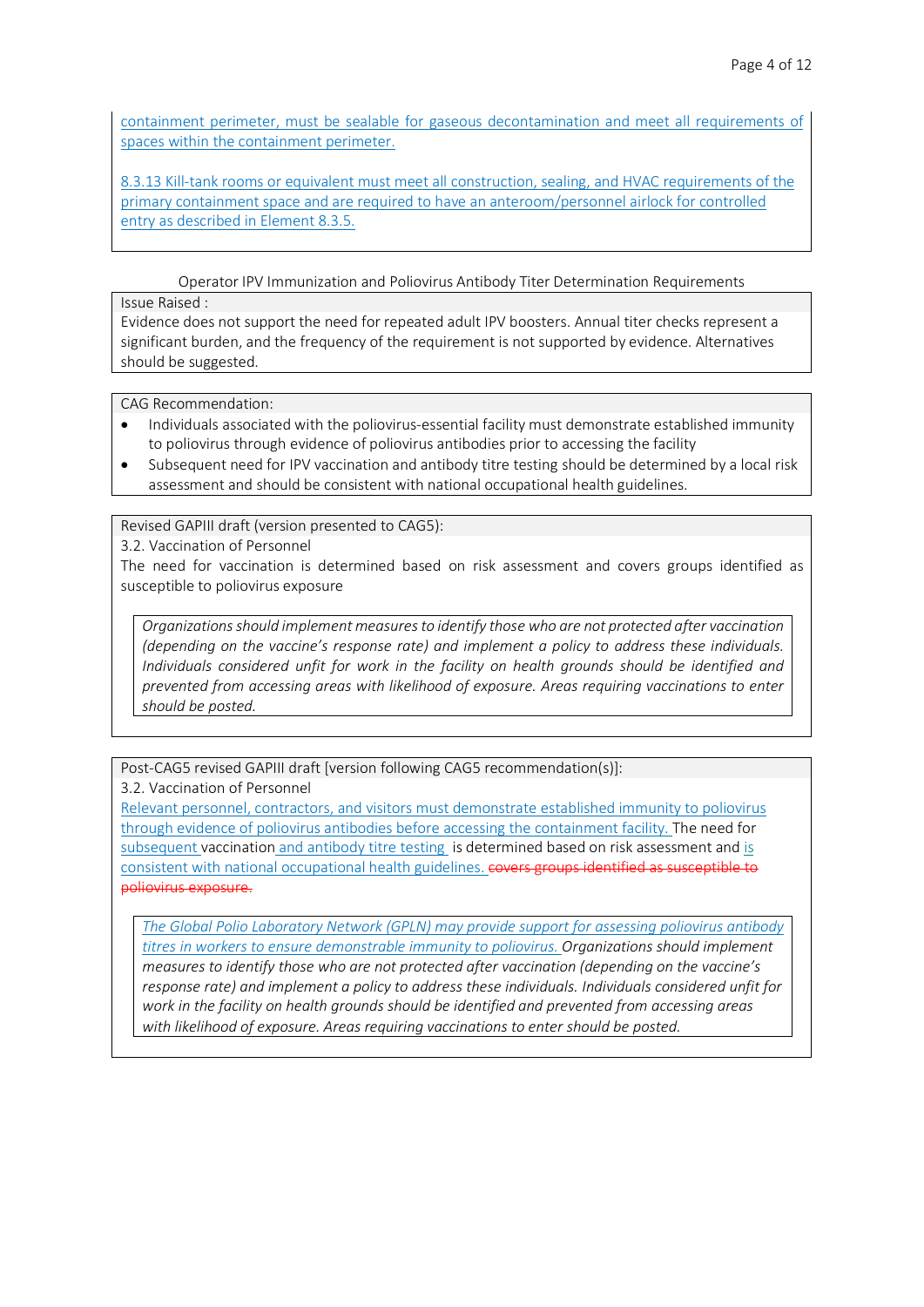Risk-based Approach for Walk-through Exit Shower from the Containment Perimeter in line with the Most Recent CAG Recommendation.

# Issue Raised :

The requirement for showering out should be changed to a risk-based requirement in response to a release only. There is no evidence that showering-out under routine operations reduces exposure or release risk.

CAG Recommendations:

- Exit shower requirement should be replaced with performance-based language which would generally be more applicable to the range of PEFs – this should emphasize the need for facility-specific risk assessment.
- Additional measures should be considered when exiting from the containment perimeter to prevent exposure to contaminated personal protective equipment (PPE) or personnel.

Revised GAPIII draft (version presented to CAG5):

8.3.8 Controlled exit from the containment perimeter includes appropriate steps and procedures to prevent exposure to contaminated PPE or personnel. Procedures for exiting the containment perimeter and the use of an exit shower must be determined by a facility-specific risk assessment.

Post-CAG5 revised GAPIII draft [version following CAG5 recommendation(s)]: 8.3.8 Controlled exit from the containment perimeter includes appropriate steps and procedures to prevent exposure to contaminated PPE or personnel. Procedures for exiting the containment perimeter and the use requirement of for an exit shower must be determined by a facility-specific risk assessment.

Risk-based Approach for Storage of Poliovirus Materials Outside of GAPIII Containment.

Issue Raised :

Guidelines for the safe production and quality control of poliomyelitis vaccines, Annex 4, WHO TRS No 1016 and Annex 3, WHO TRS No 1028 (Amendment to Annex 4 of WHO TRS No 1016) and CAG recommendations provide provisions for storing poliovirus material outside the containment perimeter provided it is packaged appropriately and secured via a risk-based approach. This greatly reduces the burden of containment space required specifically for storage and should also be outlined in GAPIII.

CAG Recommendation:

• The current version of GAPIII does not address storage of polioviruses outside of the containment perimeter. Therefore, the BRM element associated with 'poliovirus inventory and information'should be expanded to include storage procedures for polioviruses outside of the containment perimeter including conditions to be met e.g., leak-proof containers, dedicated freezers, proper labelling and other biosecurity measures, etc. as determined by a facility-specific risk assessmentwith the approval from the NAC.

Revised GAPIII draft (version presented to CAG5) and Post-CAG5 revised GAPIII draft [version following CAG5 recommendation(s)]: No change in text

8.13.4 Storage of poliovirus must be performed under appropriate containment conditions, as determined by a risk assessment approved by the NAC and in line with the approach detailed in the CCS. 8.13.5 Whenever possible, manufacturing processes and transfer of intermediates must be carried out in closed systems that have been leak tested and certified.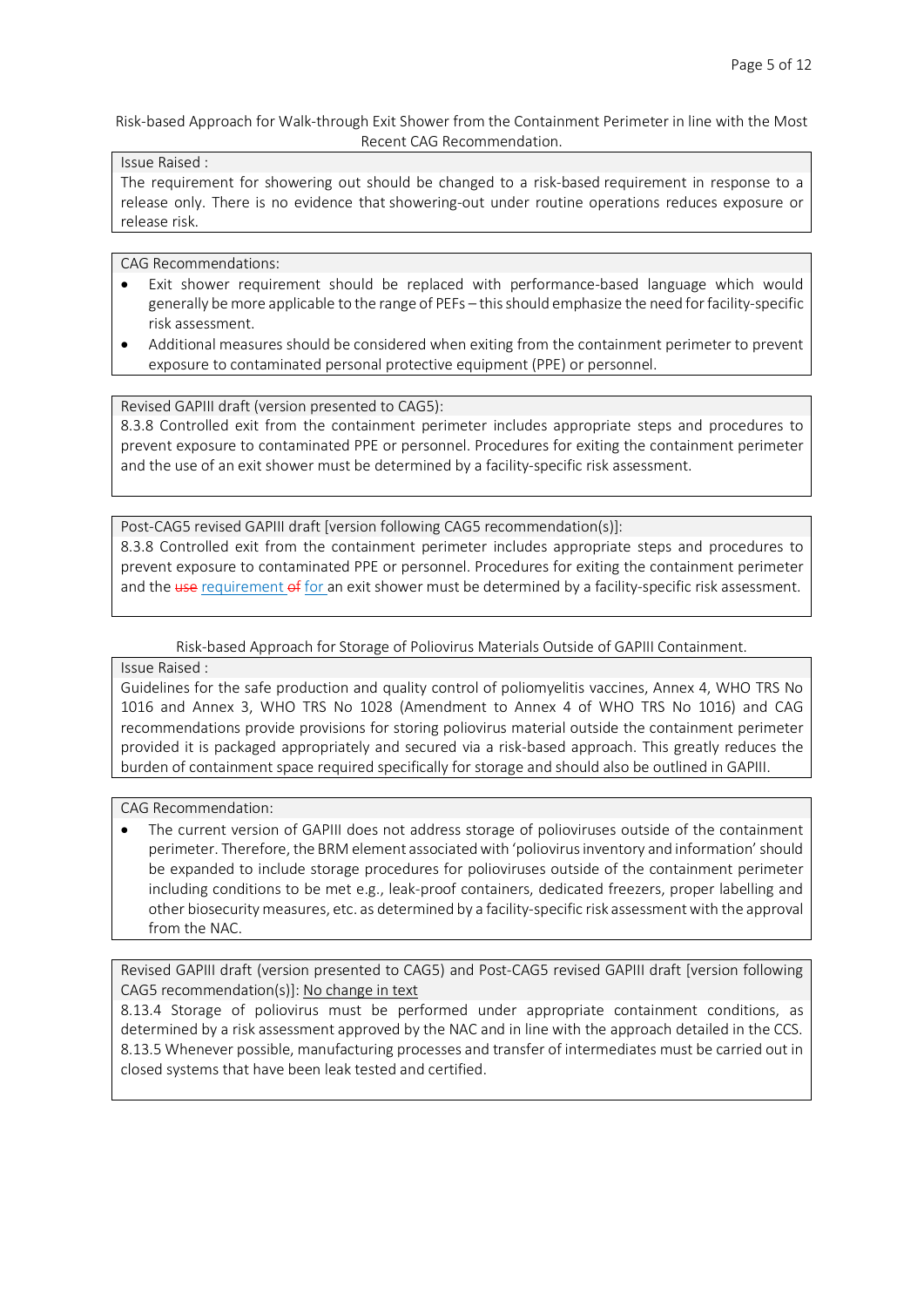## Alternative Measures for Gaseous Decontamination and Guidance for Use.

Issue Raised :

Request that alternatives to gaseous decontamination should be provided if gaseous decontamination is not possible or feasible in a facility. These could include manual decontamination, spray decontamination, etc. as determined by risk assessment

### CAG Recommendation:

• The containment perimeter for existing facilities must be an area sealable for gaseous decontamination. For new facilities or facilities undergoing renovation, retrofitting or refurbishing, alternative methods of decontamination e.g. physical decontamination, etc. may be considered provided it is guided by the performance of a comprehensive risk assessment.

Revised GAPIII draft (version presented to CAG5):

8.3.3 Existing facilities must provide a containment perimeter sealable for gaseous decontamination and with sealed penetrations to prevent uncontrolled outward airflow irrespective of the choice of primary containment. New facilities and those undergoing retrofitting or refurbishing must ensure the sealable containment perimeter, irrespective of the choice of primary containment.

*if subsequent renovation, decommissioning or repurposing of a poliovirus laboratory (and its containment perimeter) is planned and gaseous decontamination of the duct work cannot be conducted due to leaky construction, a comprehensive risk assessment and control plan should be developed for alternative decontamination of the containment perimeter, including the exhaust ventilation system from the laboratory register to the downstream side of the HEPA filter.*

*HEPA filter caissons equipped with a bag-in-bag-out (BIBO) section provide an alternative to gaseous decontamination of HEPA filters. The BIBO system is designed to allow removal and replacement of HEPA filters while maintaining containment of the caisson.*

Post-CAG5 revised GAPIII draft [version following CAG5 recommendation(s)]:

8.3.3 Existing facilities must provide a containment perimeter sealable for gaseous decontamination and with sealed penetrations to prevent uncontrolled outward airflow irrespective of the choice of primary containment. New facilities and those undergoing retrofitting or refurbishing must ensure the sealable containment perimeter, irrespective of the choice of primary containment.

*if subsequent renovation, decommissioning or repurposing of a poliovirus laboratory (and its containment perimeter) is planned and gaseous decontamination of the duct work cannot be conducted due to leaky construction, a comprehensive risk assessment and control plan should be developed for alternative decontamination of the containment perimeter, including the exhaust ventilation system from the laboratory register to the downstream side of the HEPA filter, utilizing validated decontamination methods.*

*HEPA filter caissons equipped with a bag-in-bag-out (BIBO) section provide an alternative to gaseous decontamination of HEPA filters. The BIBO system is designed to allow removal and replacement of HEPA filters while maintaining containment of the caisson.*

HEPA Filtration on Exhaust Side As Requirement Prior to Final Containment of all WPV.

Issue Raised:

The requirement for HEPA filtration of exhaust prior to final containment represents an unnecessary burden

CAG Recommendation: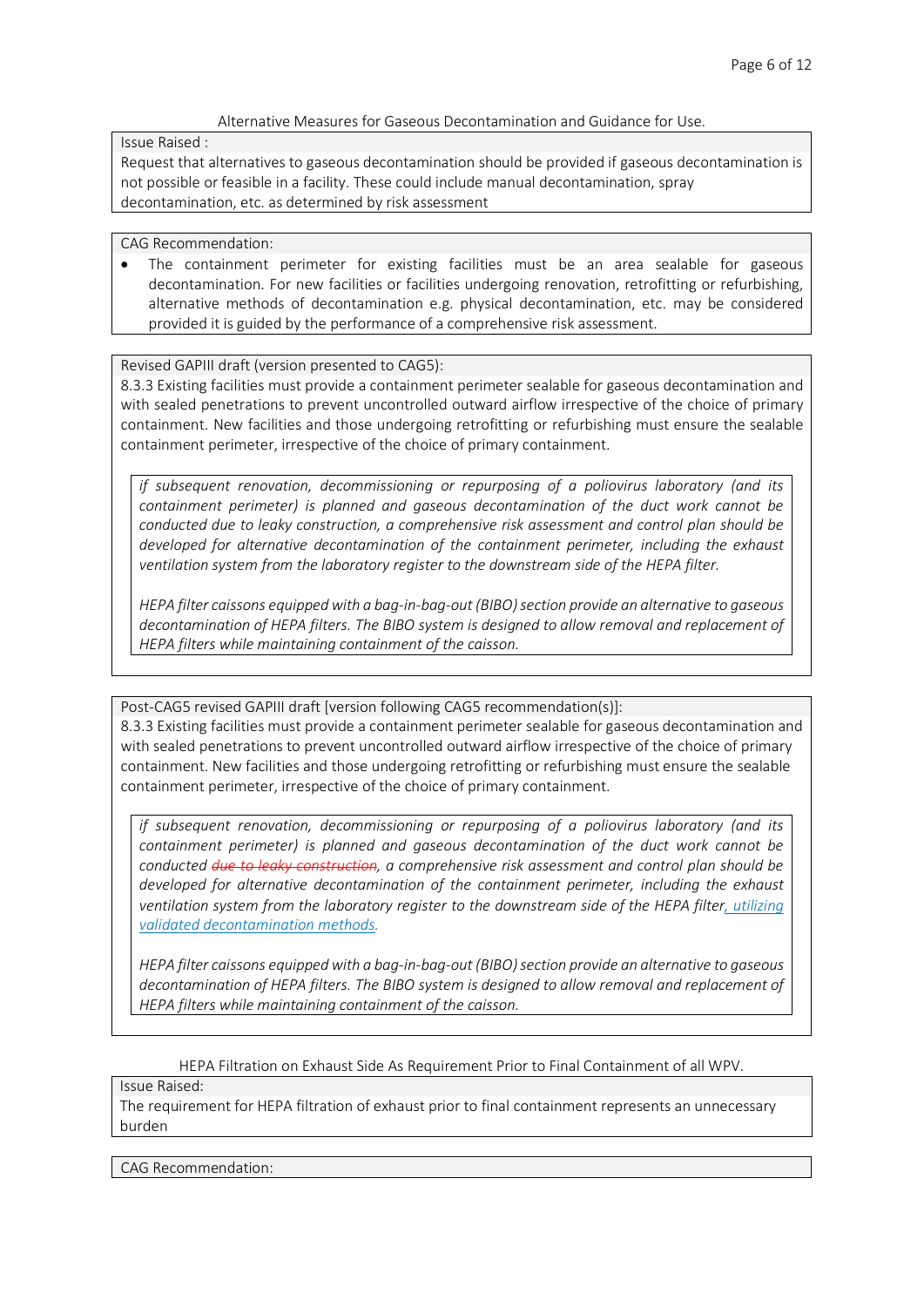- The use of supply-side HEPA filters directly on the containment barrier if and when correctly maintained would functionally meet the intent of a dedicated HVAC system.
- This requirement i.e., HEPA filter on exhaust or its functional equivalent, is to be maintained for facilities retaining WPV polioviruses in the containment phase of all WPV serotypes.

#### Revised GAPIII draft (version presented to CAG5):

8.3.10 Throughout the strain-specific containment period where evidence of the satisfactory implementation of facility, population immunity, and environmental control safeguards (described in this standard) is provided, the controlled air system maintaining directional airflow will not require HEPA filtration on exhaust.

WPV Final Containment Only: The controlled air system maintains directional airflow via a dedicated ventilation system with ductwork sealable for gaseous decontamination, HEPA filtration of exhaust, backflow protection on supply, and monitors/alarms to ensure directional airflow can be readily validated.

*Use of supply-side HEPA filters directly on the containment perimeter in the absence of interconnections (supply connections to other spaces or return exhaust from other spaces) between the supply-side HEPA filter and the exhaust-side, if correctly maintained and routinely tested, are functionally equivalent to providing a dedicated heating, ventilation and air-conditioning (HVAC) system. While this meets the intent of being a dedicated system, other requirements should also be in place airflow is controlled to maintain supply-to-exhaust unidirectional flow, with all passageways for distribution or extraction of air ('ductwork') sealable for gaseous decontamination, has an exhaust-side HEPA filter and supply-side, backflow prevention (e.g., damper) and has detectors to monitor the unidirectional airflow.*

*When BSC exhaust air is discharged through the building exhaust air system, the air handling system should be designed so it does not disturb the air balance of the BSC or of the room in which the cabinet is located.*

Post-CAG5 revised GAPIII draft [version following CAG5 recommendation(s)]: 8.3.10 Throughout the strain-specific containment period where evidence of the satisfactory implementation of facility, immunization coverage population immunity, and environmental control safeguards (described in this standard GAPIV) is provided, the controlled air system maintaining directional airflow will not require HEPA filtration on exhaust.

WPV Final Containment Only: The controlled air system maintains directional airflow via a dedicated ventilation system with ductwork sealable for gaseous decontamination, HEPA filtration of exhaust, backflow protection on supply, and monitors/alarms to ensure directional airflow can be readily validated.

*Use of supply-side HEPA filters directly on the containment perimeter in the absence of downstream interconnections (supply connections to other spaces or return exhaust from other spaces) between the supply-side HEPA filter and the exhaust-side, if correctly maintained and routinely tested, are is functionally equivalent to providing a dedicated heating, ventilation and airconditioning (HVAC ventilation) system. While this meets the intent of being a dedicated system, other requirements should also be in place airflow is controlled to maintain supply-to-exhaust unidirectional flow, with all passageways for distribution or extraction of air ('ductwork') sealable for gaseous decontamination, has an exhaust-side HEPA filter and supply-side, backflow prevention (e.g., damper) and has detectors to monitor the unidirectional airflow.*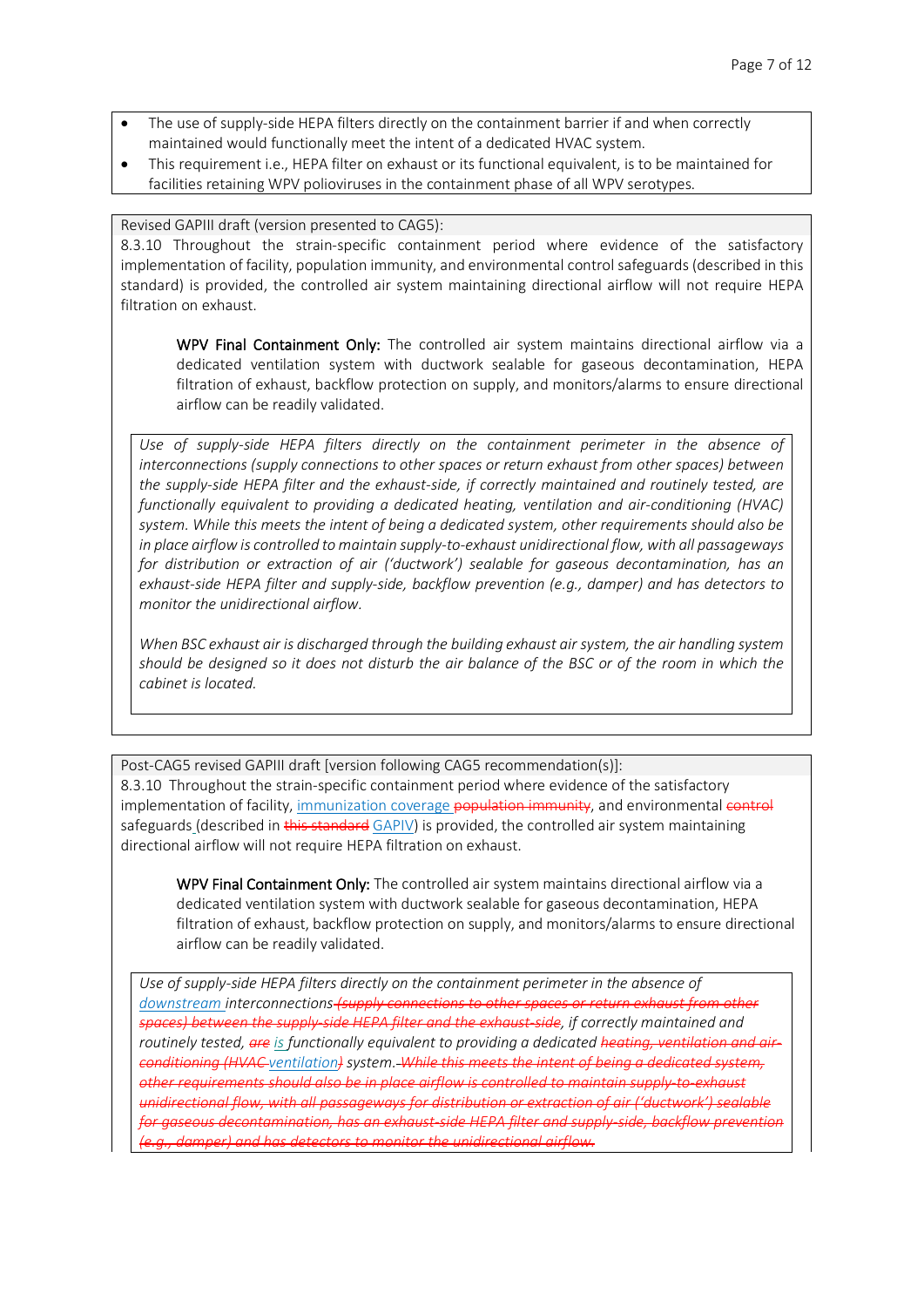*When BSC exhaust air is discharged through the building exhaust air system, the air handling system should be designed so it does not disturb the air balance of the BSC or of the room in which the cabinet is located.*

Changes made in primary, secondary and tertiary safeguards as described in GAPIII

.Replacement of GAPIII Jargon 'Primary, Secondary and Tertiary Safeguards' with Technical Language or Definition

### Issue Raised :

The terminology of primary, secondary and tertiary safeguards is unique to GAPIII and thus unfamiliar to those outside poliovirus containment.

### CAG Recommendation:

Replace the term 'primary safeguards' to 'facility safeguards', 'secondary safeguards' to 'immunization coverage safeguards' and 'tertiary safeguards' to 'environmental control safeguards'.

> Operationalization of Population Immunity Safeguards Within the Context of SAGE Current Recommendations

### Issue Raised :

Data stratified by infants and geographical area of 100 km is not available and would entail the need for serosurveys. In some countries the 100 km radius extend to another country. In addition, some countries do not have an IPV2 dose schedule implemented.

### CAG Recommendation:

- Based on the Polio Eradication Strategy 2022 2026: Delivering on a Promise, the complete phase out of all oral poliomyelitis vaccine (OPV) is anticipated in 2030+ and this provides sufficient time for countries hosting PEF to achieve these requirements i.e., two-IPV doses and IPV2 coverage.
- In line with the recommendation made by the Strategic Advisory Group of Experts (SAGE) on immunization which permits countries-hosting PEFs to implement this requirement no later than time of all OPV cessation, the approach to be taken in the revised GAPIII should be adjusted to make it more globally implementable and pragmatic based on data availability and local circumstances. In the interim period (before complete phase out of all OPV), the immunity requirements should consider the current IPV supply, IPV in routine immunization, and availability of IPV coverage data, etc. with the goal of achieving the recommendation made by SAGE by the time of all OPV cessation. Therefore, two options are recommended for the operationalization of these safeguards: (1) pre-OPV cessation period and (2) post-OPV cessation period. The post-OPV cessation period is to be considered the deadline for countries hosting PEFs to meet this requirement, but CAG encourages an early compliance with this requirement.

|                                                                                                      | OPV/Sabin                     | WPV/VDPV                      |  |
|------------------------------------------------------------------------------------------------------|-------------------------------|-------------------------------|--|
| Population Immunity Safeguards                                                                       |                               |                               |  |
| IPV1 or IPV2 coverage during the pre-<br>OPV cessation period                                        | = DTP3 coverage or $\geq$ 90% | = DTP3 coverage or $\geq$ 90% |  |
| IPV2 coverage during the post-OPV<br>cessation period                                                | ≥90%                          | $>90\%$                       |  |
| Depending on the country context and location of the PEF, coverage data may represent national level |                               |                               |  |

Depending on the country context and location of the PEF, coverage data may represent national level or subnational level, whichever appropriate.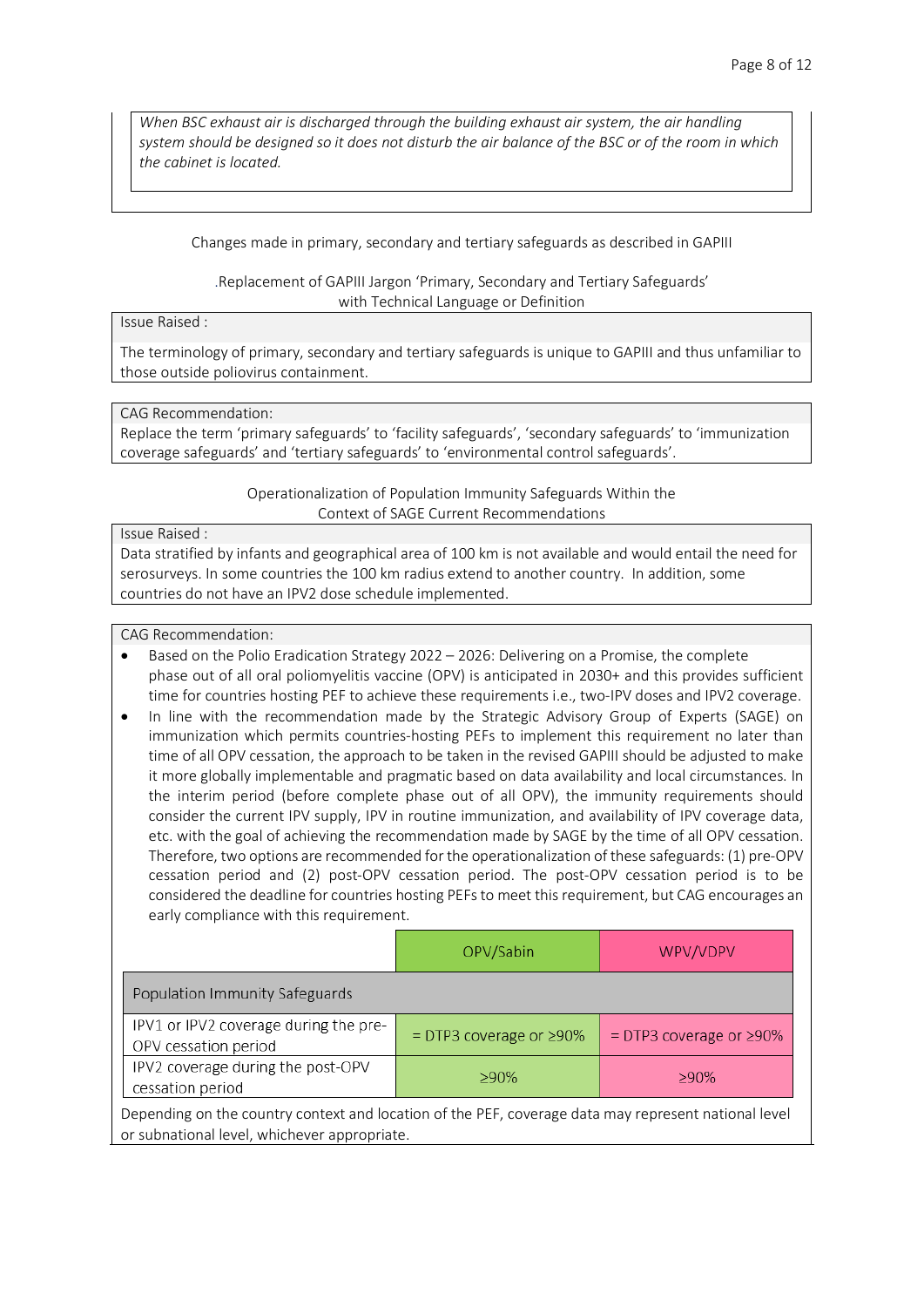# Local Risk-based Approach for Environmental Control Safeguards

Issue Raised :

There are no indicators stated in GAPIII to assess tertiary safeguards. In addition, the parameters indicated in the present definition may not represent actual PEF-location circumstances e.g., population density, etc.

## CAG Recommendation:

- The requirement for PEFs to be located in areas with closed sewage systems with secondary or greater treatment of effluents in the community should be replaced with risk-based language that maximizes the utilization of local environmental parameters that reduces the risk of poliovirus transmission  $(R_0)$ .
- Consideration should also be provided for the implementation of additional environmental safeguards by the NAC e.g., environmental surveillance for communities living close to the PEF.
- Thus, the definition is to be expanded to include local context in the determination of the  $R_0$  of poliovirus and is risk-based in approach tailored to local situations i.e., 'The environmental, sanitation and hygiene conditions (e.g., good personal, domestic, and environmental hygiene standards; closed sewage systems with secondary or greater effluent treatment; low population density in surrounding areas) that minimize the risk of re-establishing the circulation of highly transmissible wild poliovirus in the event of reintroduction'

Post-CAG5 revised GAPIII draft [version following CAG5 recommendation(s)]: The recommendations by CAG issues associated with safeguards as indicated above have been incorporated throughout the post-CAG5 revised GAPIII draft, wherever appropriate.

Revision Made in the Survey, Inventory and Destruction Activity Section of GAPIII.

# Issue Raised :

Many of the timelines, and activities in the current version of GAPIII do not represent the actual implementational level in countries. In addition, verification/validation processes are not described in the current version of GAPIII. Since the publication of the current version of GAPIII, several other guidance documents have been published e.g., PIM Guidance, PIM Tool and the development of novel poliovirus strains.

## CAG Recommendation:

- CAG noted that the revision of this section was based on the outputs from the 'Kick-off' meeting held on 15 April 2021 and consented to the following recommendations:
	- o Definitions (previously Annex 1) moved to the beginning of the document
	- o Revision and update of the introduction
	- o Addition of the 'Roles and Activities' section to describe poliovirus containment stakeholders and their terms of reference in the context of this document
	- o Addition of 'Containment Requirements for Novel Poliovirus Strains' section based on previous CAG requirements
	- o Complete removal of the 'Phases' approach from GAPIII
		- Replaced with 'Inventory and Destruction' and 'Containment' phase.
		- 'Inventory and Destruction' described as ongoing and in-effect for all strains, WPV and Sabin/OPV, globally.

o Containment' requirements to be implemented in stages by strain as determined by GCC based on eradication progress and involves four parts:

- 'Establishment' (as needed),
- 'Verification' (in-transition for all strains),
- 'mOPV stockpiles' (in-transition for all OPV strains), and
- 'Final Containment' (in-transition for WPV2 and WPV3)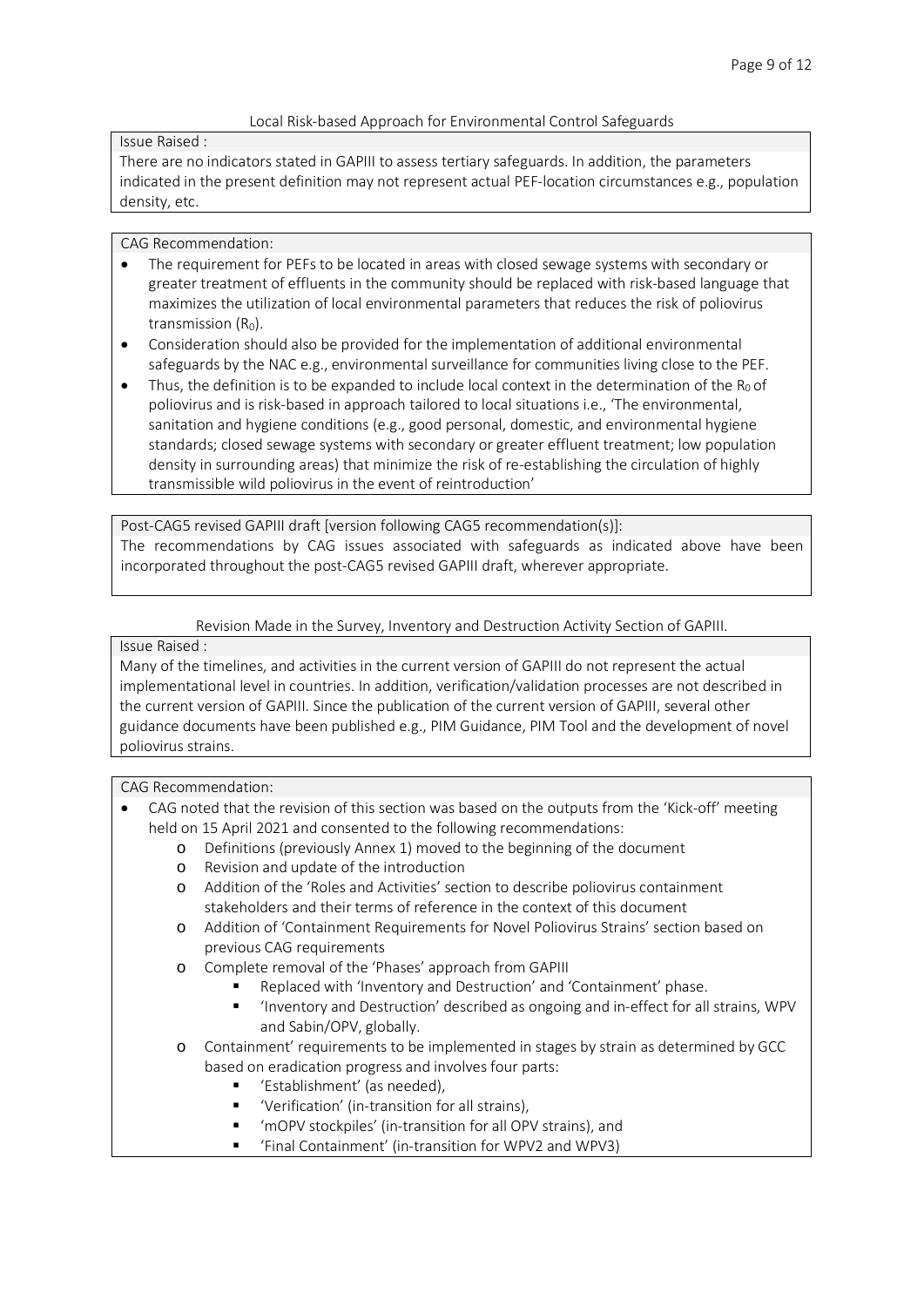Post-CAG5 revised GAPIII draft [version following CAG5 recommendation(s)]:

The recommendations by CAG on the proposed changes for the section on Survey, Inventory and Destruction activities have been incorporated throughout the post-CAG5 revised GAPIII draft, wherever appropriate.

### Containment Requirements for Potentially Infectious Materials, WPV/VDPV.

Issue Raised:

- In its current version, GAPIII requires all potentially infectious materials (PIM),polioviruses to be handled according to Annex 2 (WPV/VDPV) or Annex 3 (Sabin/OPV) of GAPIII.
- The current PIM guidance does not subject Sabin/OPV PIM to Annex 3 of GAPIII but rather that a risk determination be conducted based on both the sample type and nature of the work to be performed, and specific risk mitigation measures taken to minimize the risk of handling and storing such material.
- The PIM guidance continues to require WPV/VDPV PIM be subjected to Annex 2 of GAPIII.
- Consideration should be provided for the requirements for WPV/VDPV PIM to be subjected to a risk determination process and the containment requirements for handling and storing WPV/VDPV PIM be in line with the risk mitigation approach by risk stratification as was done for Sabin PIM as per PIM Guidance.
- This is because, in several countries hosting many laboratories, implementation of the PIM surveys have indicated a large number of facilities planning to retain WPV/VDPV PIM only. At present, these facilities will have to implement Annex 2 of GAPIII and enter the CCS placing a burden on the NACs in their performance of audits and associated activities. In the 2004 PIM survey implemented in the US, a total of 56 laboratories were identified as planning to retain WPV/VDPV PIM only.

CAG Recommendation:

- CAG noted the concerns raised by the NACs of the need for facilities retaining for potentially infectious materials, WPV/VDPV to implement the containment requirements in GAPIII, undergo compliance verification as per CCS which places an additional burden on the NACs in countries with numerous facilities retaining only such materials.
- CAG recommends the following:
	- o In line with the strategy for the implementation of GAPIII i.e., risk elimination, the concerned NACs should encourage these facilities to destroy such materials.
	- o The containment requirements for the retention of potentially infectious materials, WPV/VDPV will remain in line with the requirements of GAPIII or its revised version for now. A more in-depth review of the containment requirements of potentially infectious materials, WPV/VDPV in regards to the applicability of GAPIII or its revised version, will be undertaken by the Potentially Infectious Materials, Polioviruses Guidance Development Group (previously established and tasked with the development of the PIM Guidance,  $1<sup>st</sup>$  edition) in 2022.
- In addition, CAG also highlighted several issues associated with the retention of potentially infectious materials, polioviruses which require resolution and encourages the Secretariat to coordinate with the Potentially Infectious Materials, Polioviruses Guidance Development Group to deliberate on the following:
	- o The compliance verification mechanism, which the Potentially Infectious Materials, Polioviruses Guidance (PIM Guidance) currently lacks, for facilities retaining potentially infectious materials, Sabin/OPV materials against the risk mitigation strategies described in the PIM Guidance.
	- o In line with the current goal of eliminating the use the of all type 2 polioviruses (including Sabin serotype 2 poliovirus and OPV2), the longer-term containment requirement for the retention of potentially infectious materials, Sabin specifically in the post-OPV cessation period should be discussed.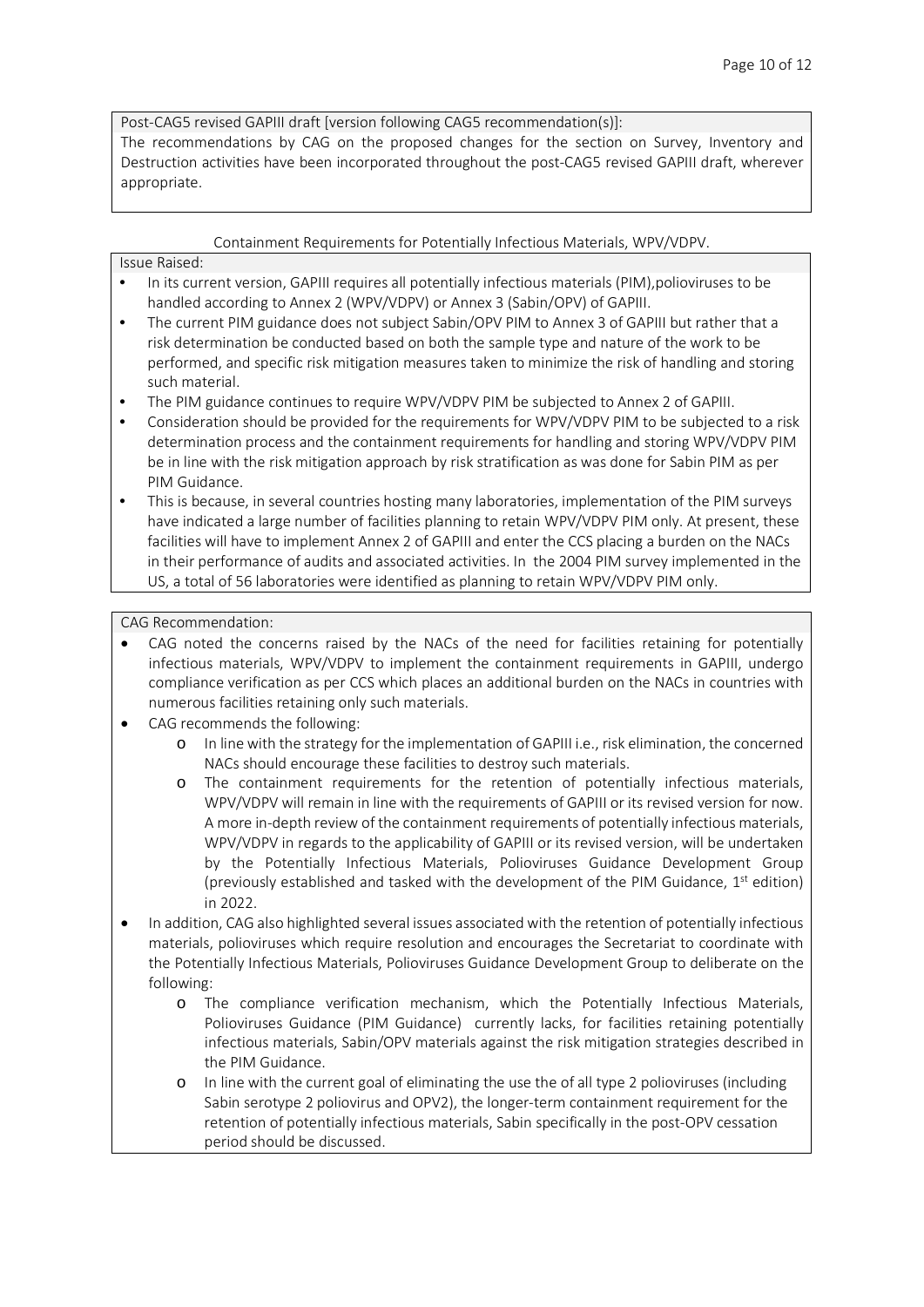Revised GAPIII draft (version presented to CAG5) and Post-CAG5 revised GAPIII draft [version following CAG5 recommendation(s)]:

No change required throughout the post-CAG5 revised GAPIII draft.

### Updated Recommendations from the CAG - Expert Support Group (CAG-ESG) on Novel Poliovirus Strains. Post-CAG5 revised GAPIII draft [version following CAG5 recommendation(s)]:

Due to the temporary nature of the waiver granted by CAG associated with specific novel poliovirus strains for specific uses, and the ongoing work of the CAG-ESG to deliberate on the duration of validity of the temporary waivers and the associated containment requirements for their handling after the end-validity of these waiversincluding the role of CAG in resolving the exemption from the containment requirements of novel poliovirus strains for specified uses in the post-OPV cessation period when all live poliovirus are expected to be fully contained, the section on novel poliovirus strains in the revised GAPIII is drafted generically to encompass the possibility of new poliovirus strain that may be developed in the future. As such, this section of the revised GAPIII highlights the 'Criteria for the evaluation of improved safety of novel poliovirus strains to determine the containment requirements for their storage and handling' (Aavailable at: [http://polioeradication.org/wp-content/uploads/2017/08/criteria-evaluation-novel-pv](http://polioeradication.org/wp-content/uploads/2017/08/criteria-evaluation-novel-pv-june-2019-eng.pdf)[june-2019-eng.pdf\)](http://polioeradication.org/wp-content/uploads/2017/08/criteria-evaluation-novel-pv-june-2019-eng.pdf).

Recommendations made by CAG on specific novel poliovirus strains and their specific uses will not be described in the relevant section of the revised GAPIII, however, the outcome of the recommendations from CAG on specific issues will be published at: [http://polioeradication.org/tools-and-library/policy](http://polioeradication.org/tools-and-library/policy-reports/advisory-reports/containment-advisory-group/)[reports/advisory-reports/containment-advisory-group/](http://polioeradication.org/tools-and-library/policy-reports/advisory-reports/containment-advisory-group/)

### Other issues associated with the Revision of GAPIII

## Dr Harpal SINGH, Technical Officer, Poliovirus Containment, Department of Polio Eradication, WHO headquarters in Geneva, SWITZERLAND and Secretariat, Containment Advisory Group (CAG)

### Timelines for the Revision of GAPIII

The timelines of several activities in the revision process of GAPIII were adjusted as they coincide with the Seventy-fifth World Health Assembly, 22 to 28 May 2022. These adjustments are not expected to impact the planned early-July 2022 release of the revised GAPIII and are reflected in the table below (\* indicate adjusted timelines; strikethrough text indicated previous timelines; text in orange are adjusted timelines)

| Date(s) [2022]                       | Days            | Activity or Steps                                                                                                                                                                                                                                     |  |
|--------------------------------------|-----------------|-------------------------------------------------------------------------------------------------------------------------------------------------------------------------------------------------------------------------------------------------------|--|
| $128$ Mar                            | $\mathbf{1}$    | CAG TC on the changes made to GAPIII draft post-CAG5 and to obtain<br>approval from CAG to pursue public consultation.                                                                                                                                |  |
|                                      |                 |                                                                                                                                                                                                                                                       |  |
| 29 Mar $-$ 1 May                     | 24              | Public consultation period                                                                                                                                                                                                                            |  |
|                                      |                 |                                                                                                                                                                                                                                                       |  |
| *2 – 15 May<br>$2 - 12$ May          | $\overline{10}$ | Analysis of submissions received from public consultation including<br>categorization of comments, frequency of issue raised, originator of<br>submission, prioritization of comments, justification/evidence and other<br>relevant information, etc. |  |
|                                      |                 |                                                                                                                                                                                                                                                       |  |
| $*16 - 22$ May<br>13 - 19 May        | 5               | Analysis of comments from public consultation with log-sheet of all<br>submissions is shared with CAG ahead of TC (23 20 May).                                                                                                                        |  |
|                                      |                 |                                                                                                                                                                                                                                                       |  |
| *, $+23$ May<br>20 May               |                 | CAG TC to discuss comments from public consultation and to seek<br>recommendations from CAG for further revisions to be made in the draft<br>document based on the comments received.                                                                 |  |
|                                      |                 |                                                                                                                                                                                                                                                       |  |
| *24 May - 5 Jun<br>$23$ May $-5$ Jun | 9<br>10         | Comments or suggestions from public consultation are incorporated into<br>the working GAPIII draft based on recommendations made by CAG at                                                                                                            |  |